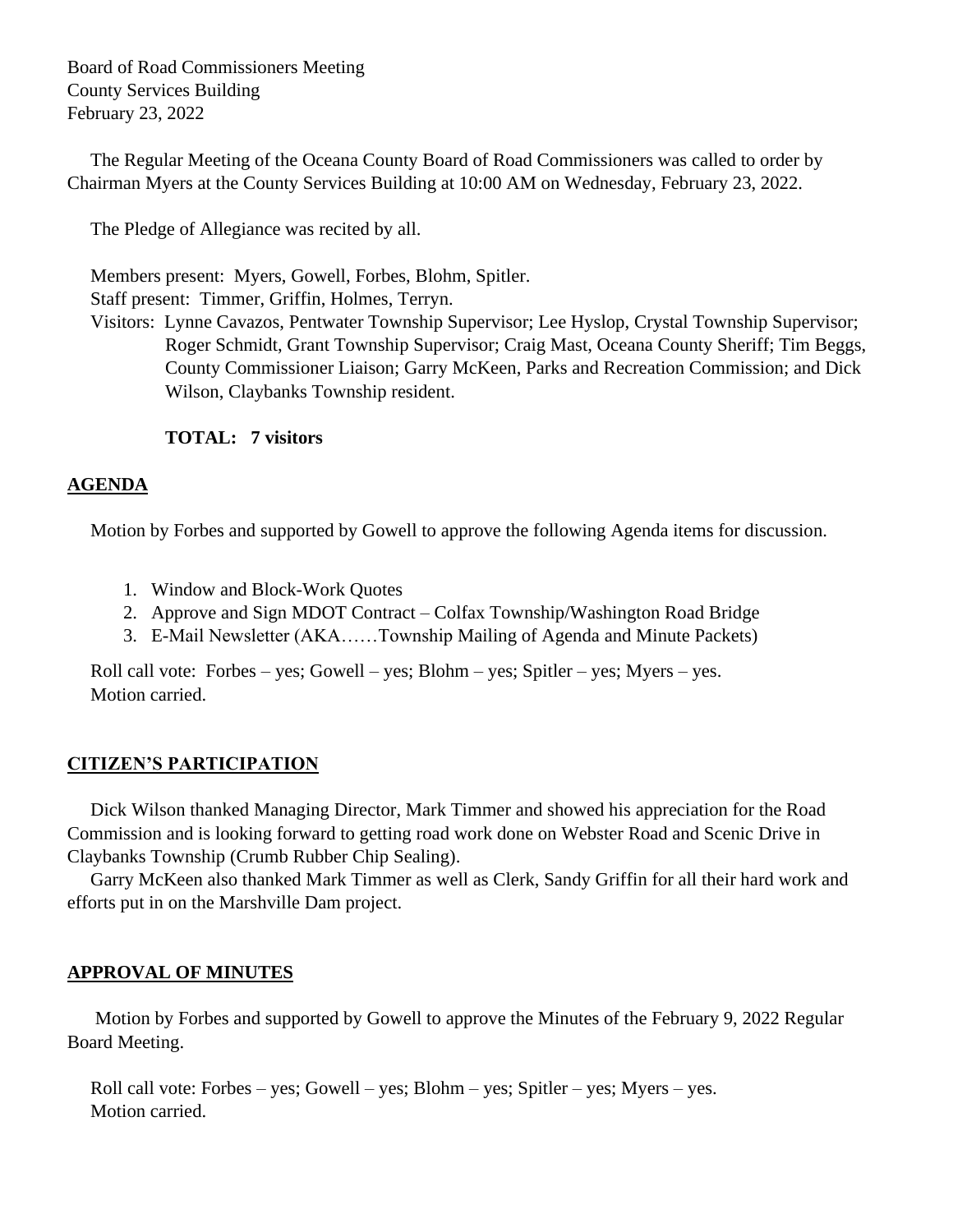#### **APPROVAL OF VOUCHERS**

 The Revenues & Expenditures Report and Cash Flow Statement were given to the Board members to review.

Motion by Gowell and supported by Forbes to approve the following Vouchers as presented.

| Voucher No. 72233 (Accounts Payable) | \$257,397.86  |
|--------------------------------------|---------------|
| Voucher No. 72234 (Payroll)          | \$86,339.41   |
|                                      | \$ 343,737.27 |

 Roll call vote: Gowell – yes; Forbes – yes; Blohm – yes; Spitler – yes; Myers – yes. Motion carried.

## **RESOLUTION NO. 1 – WINDOW AND BLOCK-WORK QUOTES**

 Motion by Gowell and supported by Blohm to accept the bid from MQB (Muskegon Quality Builders, Inc.) to replace the North Building exterior wall and window replacements (including eight pieces of bulletresistant glass) at the Hart Office for the amount of \$67,992.00.

 Roll call vote: Gowell – yes; Blohm – yes; Forbes – yes; Spitler – yes; Myers – yes. Motion carried.

# **RESOLUTION NO. 2 – APPROVE MDOT CONTRACT – COLFAX TOWNSHIP WASHINGTON ROAD BRIDGE**

 Motion by Forbes and supported by Gowell to have Managing Director Mark Timmer sign the MDOT Contract for hot mix asphalt resurfacing, waterproofing membrane, thrie beam retrofit on existing bridge rail, concrete patching on rail posts and brush block, rip rap and silane treatment of the structure #8376, which carries Washington Road over the South Branch of the Pere Marquette River, Section 3, T16N, R15W, Colfax Township, Oceana County, Michigan; including the resurfacing of the approaches; and all together with necessary related work (Control Section MCS 64000, Job Number 206094CON, Structure #8376, Contract Number 21-5460; LOCAL BRIDGE, NON FED).

 Roll call vote: Forbes – yes; Gowell – yes; Blohm – yes; Spitler – yes; Myers – yes. Motion carried.

 Commissioner Blohm asked if we could give the townships the option of e-mailing their township packets which include the agenda and board minutes instead of mailing as we currently do. Chairman Myers requested to have the e-mail or mail "option" put in the next township packet mailing and have each township request their preference. Managing Director, Mark Timmer advised this option will be sent out to townships with the next mailing.